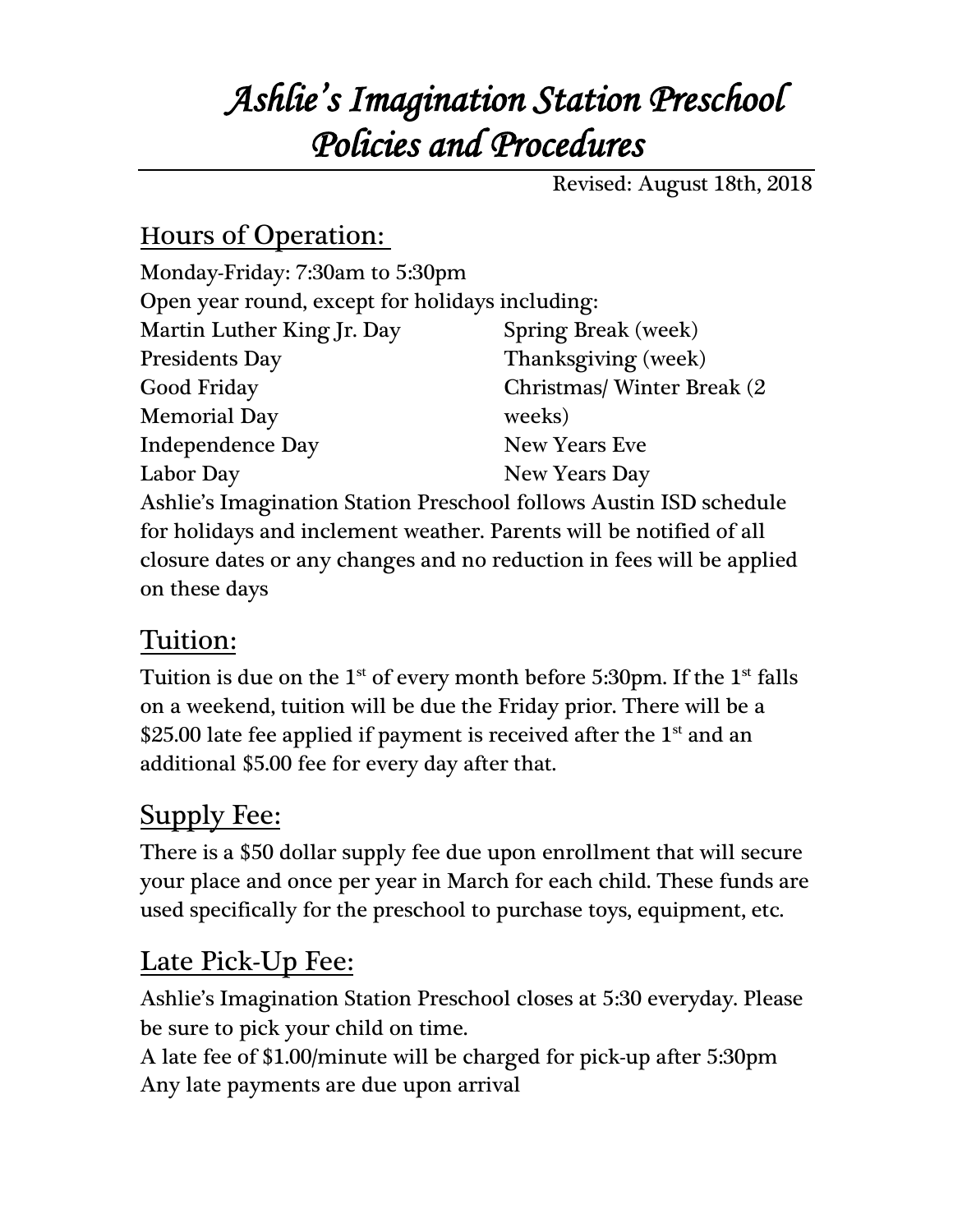### Returned Checks:

A charge of \$30.00 dollars will be assessed for an insufficient check. If the returned check causes tuition to be late, the appropriate late fees will also be applied.

### Daily Schedule:

7:30-8:45 - Free Play 8:45-9am - Snack Time 9am-9:20am - Circle Time 9:20am-10am - Outside Time 10am-10:45am - Academics Games 10:45am-11:30am - Themed Activity 11:30am-11:45am - Clean Up/ Wash Hands 11:45am-12:15pm - Lunch 12:15pm-12:30pm - Story Time 12:30pm-3pm - Nap 3pm-3:15pm - Wake Up Time 3:15pm-3:30pm - Snack 3:30pm-4:15pm - Outside Time 4:15pm-5pm - Centers 5:00pm-5:30pm - Free Play

### Curriculum

Ashlie's Imagination Station Preschool curriculum focuses on teaching kids you by using fun activities and games. Every month the kids will have learning focuses. The little kids will be learning letters, numbers, shapes, colors and words each month. The older kids will be learning sounds for letters, numbers, shapes, sounds and words. There are four main ways to learn at Ashlie's Imagination Station Preschool; Centers, Learning Games, Circle Time, and Handwriting Practice.

- Centers: Are a fun way for your kids to learn! I have made different fun activities for the kids to do on their own or with a friend.
- Learning Games: Learning games are games that the kids can play with their friends or on their own, that are focused on a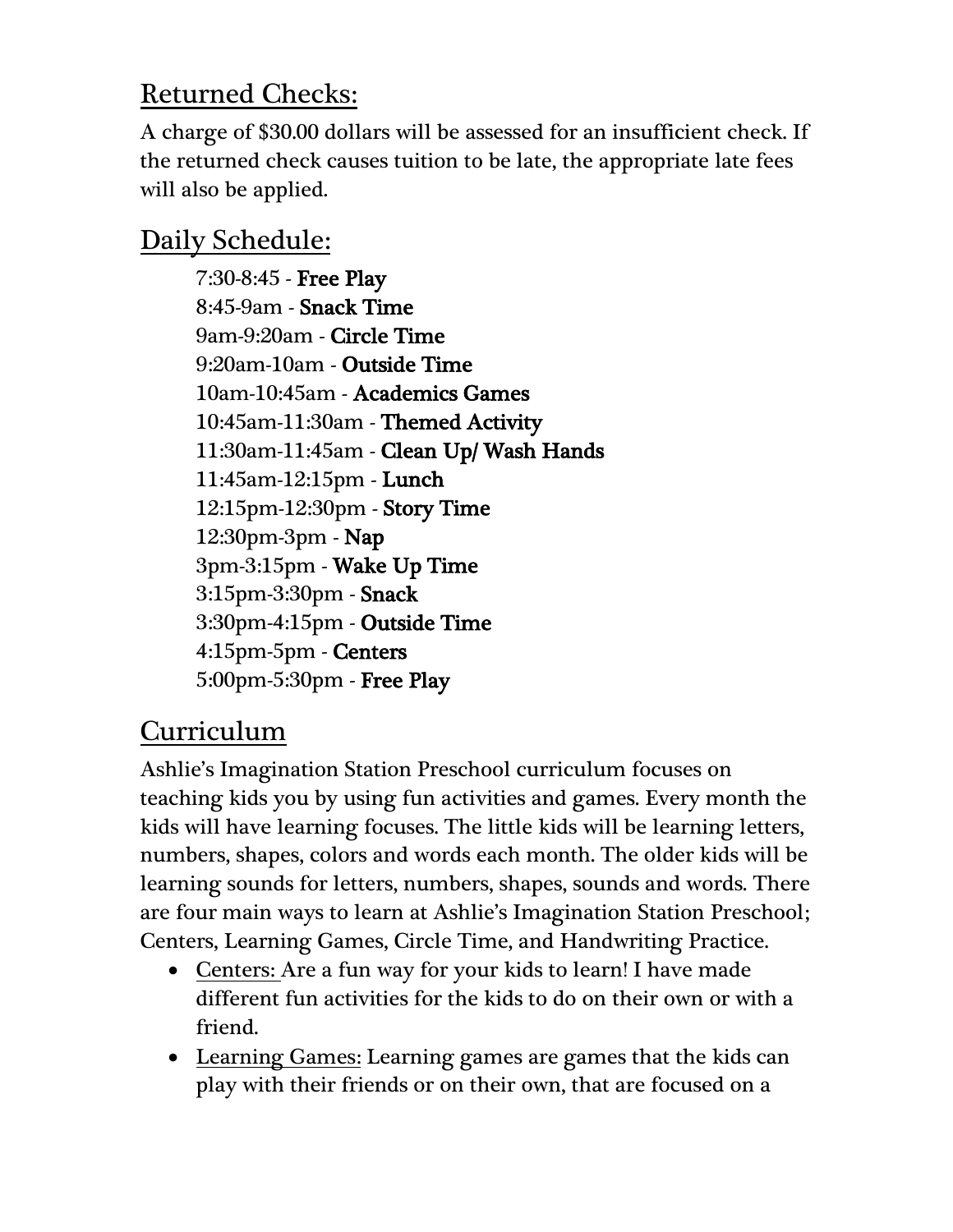subject of learning. A bunch of the games are similar to games that you probably play with them home just made educational.

- Circle Time: During circle time we will be singing our favorite educational and nursey rhyme songs and doing learning activities. Circle time will focus on topics like 5 senses, body parts, good choices, healthy eating and more.
- Handwriting Practice: During handwriting practice the kids can practice their handwriting by tracing letters, numbers or basic tracing skills on the white board or on worksheets.

#### Progress Reports

Three times throughout the year Ms. Ashlie will send home a little progress report about your kids showing what they have learned over the last few months.

#### Illness:

We do not accept children who have a fever of 100 degrees or more, or who are vomiting, have diarrhea, pinkeye or a contagious rash. For the safety of everyone children must be fever free for at least 24 hours before re-visiting. If a child becomes ill while at school the parents will be notified to pick up their child immediately.

#### Teacher Illness:

As home care providers we try to do our best to stay healthy and germ free. If there is ever an occasion where we fall ill, all parents will be notified as quickly as possible so other arrangements can be made. We recommend that you have a backup plan in case of a closure due to illness or emergency. We will try to notify all parents the night before at the latest. Payment will not be required for these sick days and will be deducted from your next month's tuition.

### Medicine:

Prescription and over-the-counter medications: -Parents must sign an authorization and include times for medication to be administered.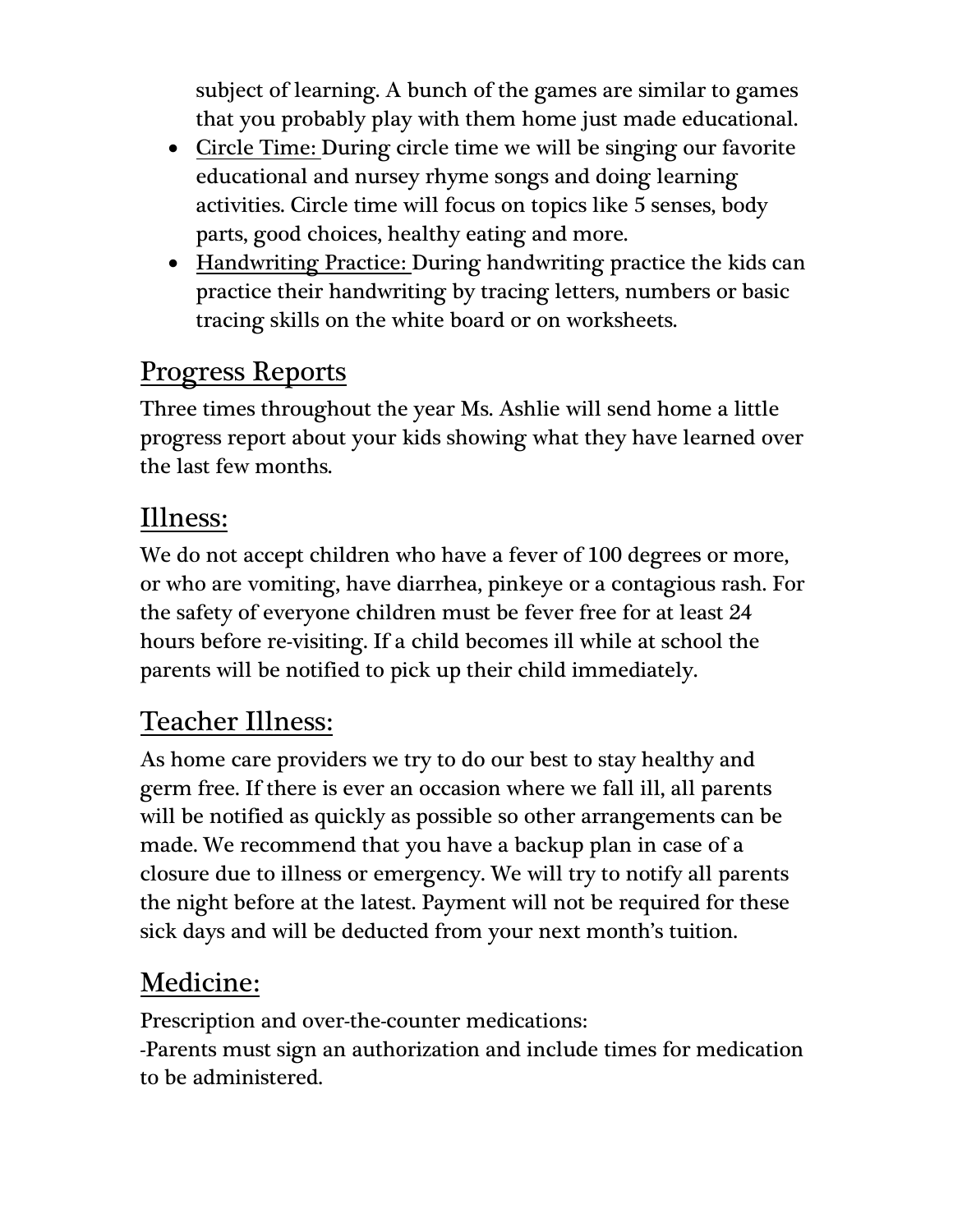#### All medications must be in original container with pharmacist's or manufacturer's label, child's name, dosage instructions, and current date.

### Discipline and Guidance Policy:

- Discipline must be:
- Individualized and consistent for each child:
- Appropriate to the child's level of understanding; and
- Directed toward teaching the child acceptable behavior and self control
- A caregiver may only use positive methods of discipline and guidance that encourage self-esteem, self-control, and selfdirection, which include at least the following:
- Using praise and encouragement of good behavior instead of focusing only upon unacceptable behavior
- Reminding a child of behavior expectations daily by using clear, positive statements;
- Redirecting behavior using positive statements; and
- Using brief supervised separation or time out from the group when appropriate for the child's age and development, which is limited to no more than one minute per year of the child's age.
- There must be no harsh, cruel, or unusual treatment of any child. The following types of discipline and guidance are prohibited:
- Corporal punishment or threats of corporal punishment;
- Punishment associated with food, naps, or toilet training;
- Pinching, shaking, or biting a child;
- Hitting a child with a hand or instrument;
- Putting anything in or on a child's mouth;
- Humiliating, ridiculing, rejecting, or yelling at a child;
- Subjecting a child to harsh, abusive or profane language;
- Placing a child in a locked or dark room, bathroom, or closet with the door closed; and

Requiring a child to remain silent or inactive for inappropriately long periods of time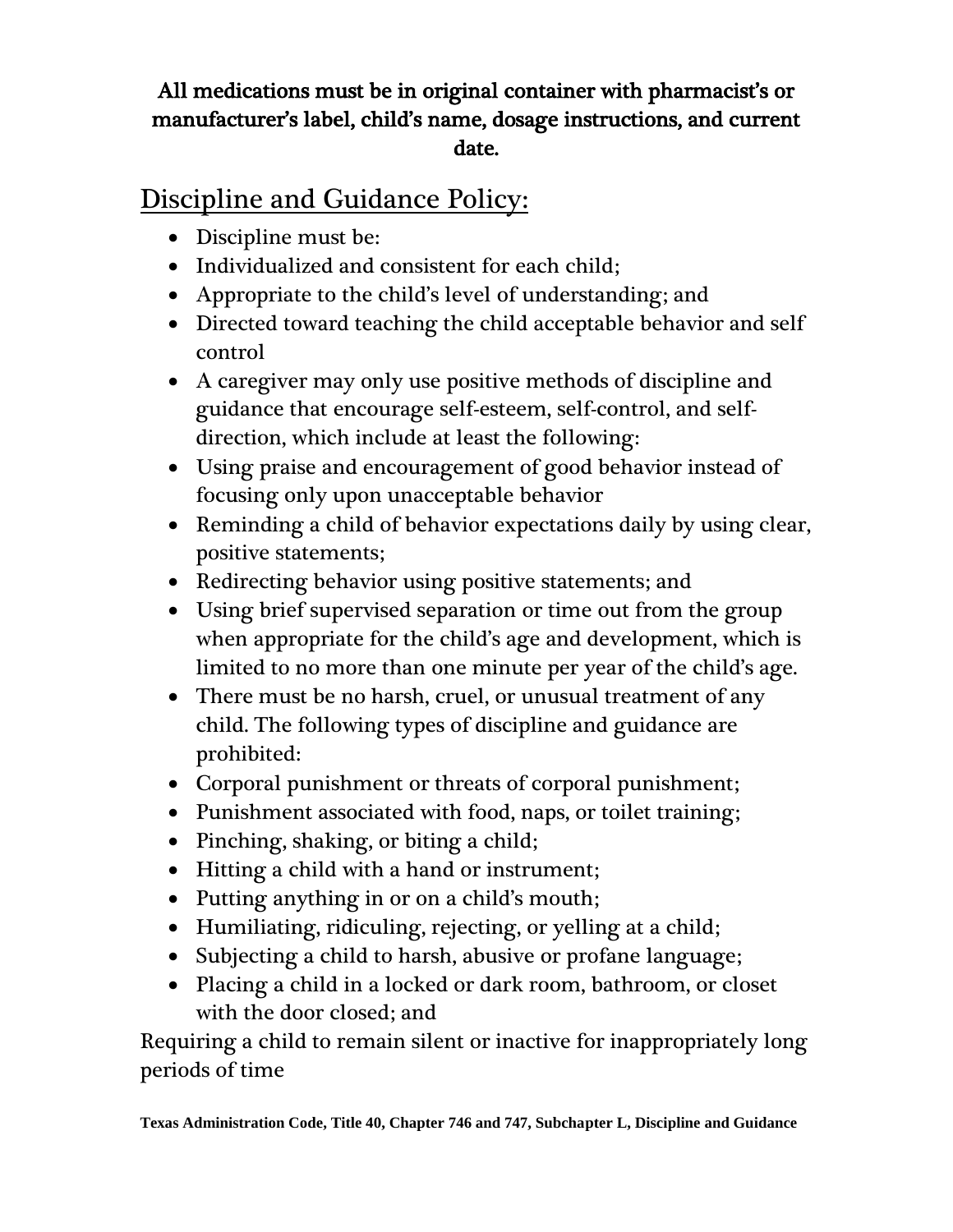## Procedures for Release of Children:

Parents must notify in writing of all persons authorized to pick-up child(ren). Any person asking to pick up a child that is unknown will be asked to show a photo ID and must be listed as an authorized pickup. We reserve the right to refuse release of a child to unknown parties or persons appearing under the influence of intoxicating substances.

## Open Door Policy:

Parents are welcome to come visit at anytime.

#### Reasons for Dis-enrollment:

Non-payment or frequently delinquent tuition On going behavior problems that become disruptive Failure to pay late fees Policy Violations

#### Vaccine Preventable Diseases:

Ashlie's Imagination Station Preschool does **not** require employees to obtain any vaccines.

### Medical Emergencies:

All employees, do their best to provide a safe environment through supervising and childproofing. If a child were to have an injury such as a minor bump, scrape or cut, the appropriate first-aid will be given and accident forms will be filled out and signed. All employees do have current First Aid and CPR training. If a major injury or medical emergency happens to occur, the parents will be contacted immediately. If I am unable to get a hold of either parent I will call the emergency contacts given to me. If necessary I will call 911 or the poison control center and your child will be taken to the nearest hospital where you will be asked to meet up with your child. I will do everything I can to stay with your child until you arrive. Parents are responsible for all expenses involved in emergency medical treatment, including emergency transportation, if required. The owners, employees or anyone living at the property will not be held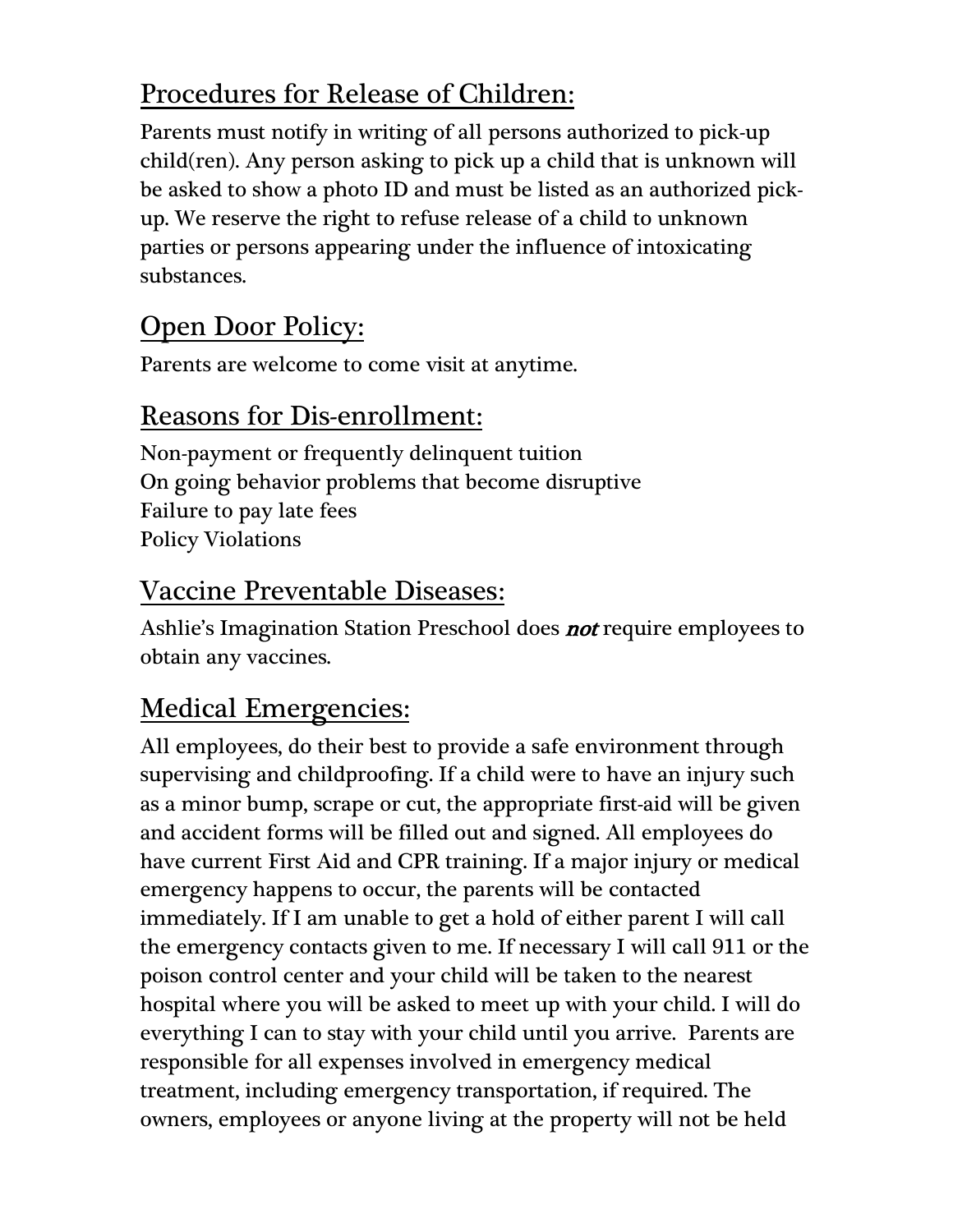liable for any sickness/injury of either parent/guardian or child while on these premises.

## Animal Policy:

There is a dog. Parents understand that the children will have daily contact with Ollie(dog). She has been vaccinated according to the state requirements and is under veterinarian care for all her needs.

## Nap Time:

Preschool children ages 18 months through 5 are required to rest everyday. Naptime hours are 12:30-3:00 and mats are provided. Please provide your child with a crib sheet and blanket to sleep on during nap. Naptime items will be sent home for washing every Friday.

#### Snacks and Meals:

Morning and afternoon snack is provided. Parents are required to provide their child's lunch. We are not responsible for nutritional value or for meeting the daily food needs for lunch.

## **Sugar Policy**

Please do not send your child to school with sugar. Ashlie's Imagination Station Preschool has a no sugar policy, except for cooking days, birthdays and holidays. Please see your teacher regarding bringing sugar to school for a special occasion.

## Emergency Preparedness Plan:

We are required to hold monthly fire drills and a sever weather drill twice a year. Our emergency preparedness plan is posted on the information board in Ashlie's Imagination Station Preschool.

### Withdrawal Policy:

Parents/Guardians are required to provide at least a 30 days notice when they withdraw their child. If parents do not provide a 30 days notice then parents will be charged a full months tuition.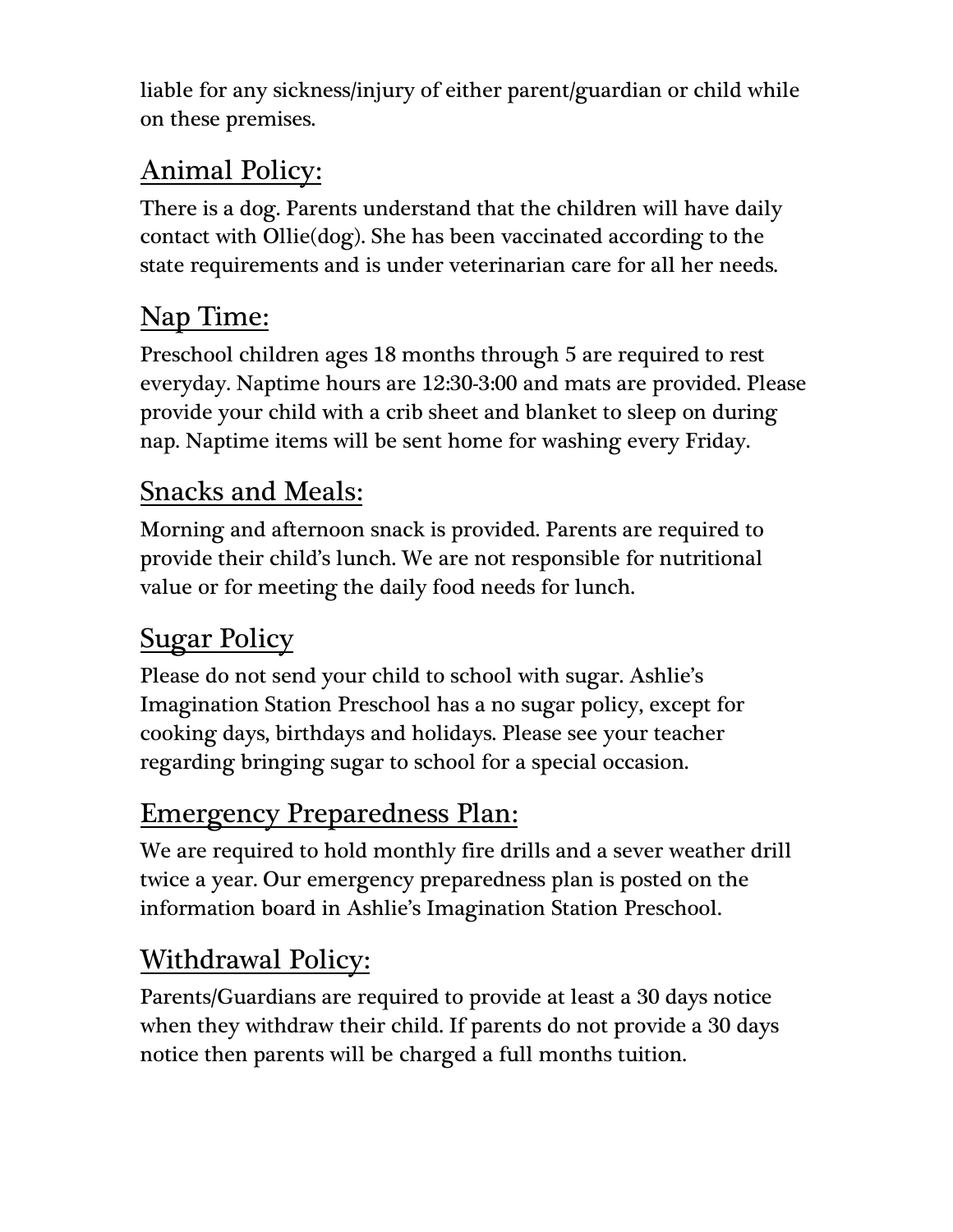## Supplies:

- Parents must supply the following items:
- Diapers/Pull-ups
- Wipes
- Creams/Ointments/Powders
- A Water Bottle
- A crib sheet and blanket for nap time
- A complete change of clothes
- Lunches in a lunch box or bag

## Drop-Off:

You may drop-off your child between 7:30am and 11:30am.

#### Absences:

Please notify Ms. Ashlie if your child will be absent. Families will need to pay full tuition to keep their child's spot.

## Bad Weather:

We follow AISD's closures closely for safety. If AISD closes due to bad weather, Ashlie's Imagination Station Preschool will also close. If AISD has a 2 hour delay we will open at 9:30 am. If severe weather is to be expected please tune in to local TV stations or radio. You may also check our Facebook page.

### First 30-Day Trial:

Once your child is enrolled we will start a 30-day trial period. During this time you can determine if Ashlie's Imagination Station Preschool is a good fit for you and your child. I, as the teacher will also observe and determine if the child and family are a good fit. At the end of this trial period, we will get together to make a decision whether schooling should be continued or not at Ashlie's Imagination Station Preschool. If the decision is to dis-enroll, a 30-day notice is not now required.